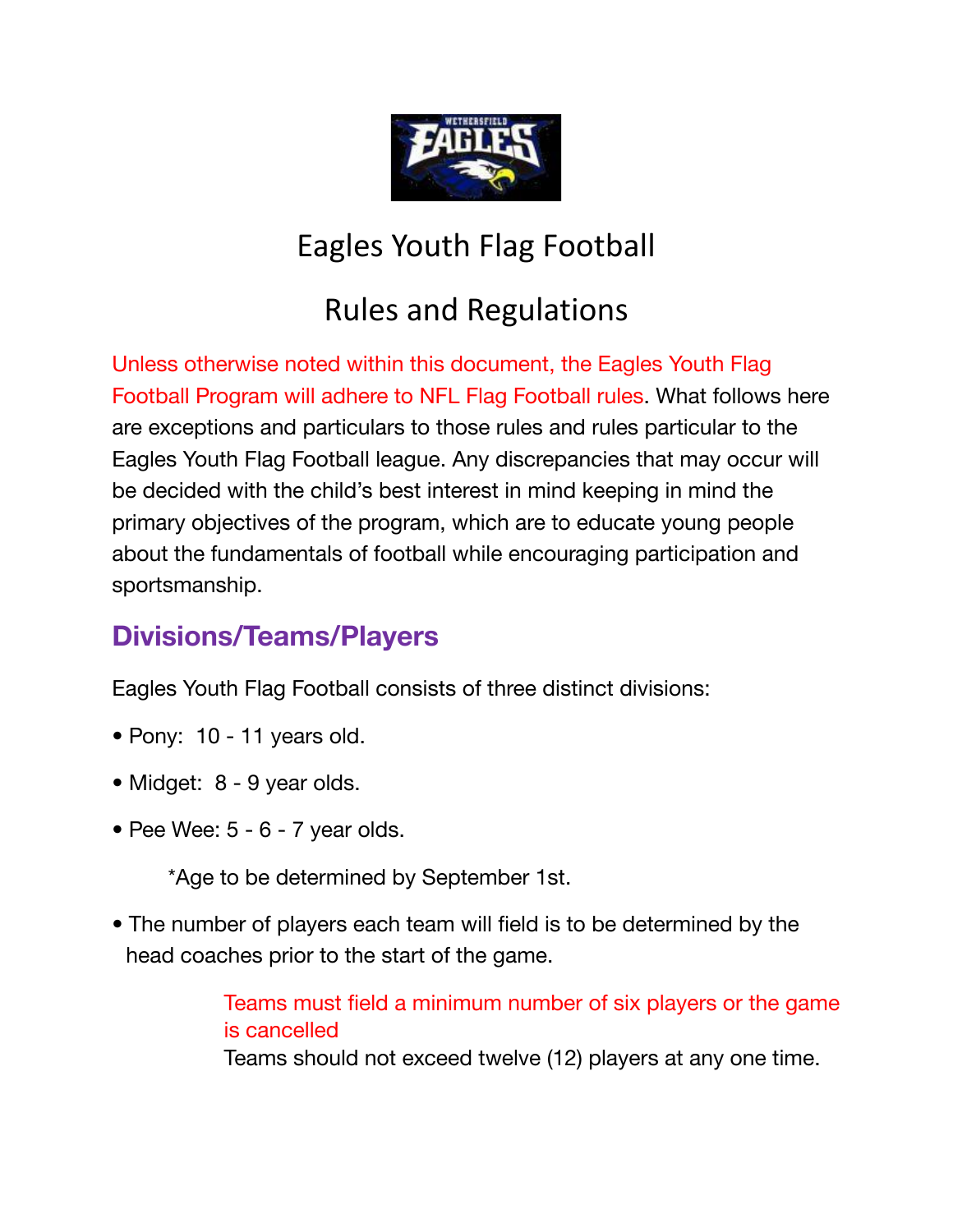At all times (if possible) there should be an equal amount of players on offense and defense

The above guidelines do not apply to Pee Wee Division. **Locations**

Currently all games are played at Fuller Field. The Flag Director will provide team schedules and which field you are on. Field # 1 will be designated as the field on the left as you look from the street. Field # 2 is the one on the right. Practices are on a first come, first use basis. Please allow ½ of each field for another team's practice use if the fields are both being used. This allows four teams to be practicing on the fields simultaneously. If there are more than four teams practicing then use the sides of the field.

#### **Practices**

You are allowed to practice per the Head Coach's schedule. There is no maximum or minimum.

#### **Make-up Games**

Rainouts may be made up at the discretion of the coaches involved

Make-up days will be determined during the course of the season upon agreement of the coaches involved. If an agreement can't be reached the Director will have the final say**.**

## **Ball Type**

Each team may use the size and type of ball that they prefer.

#### **Attire**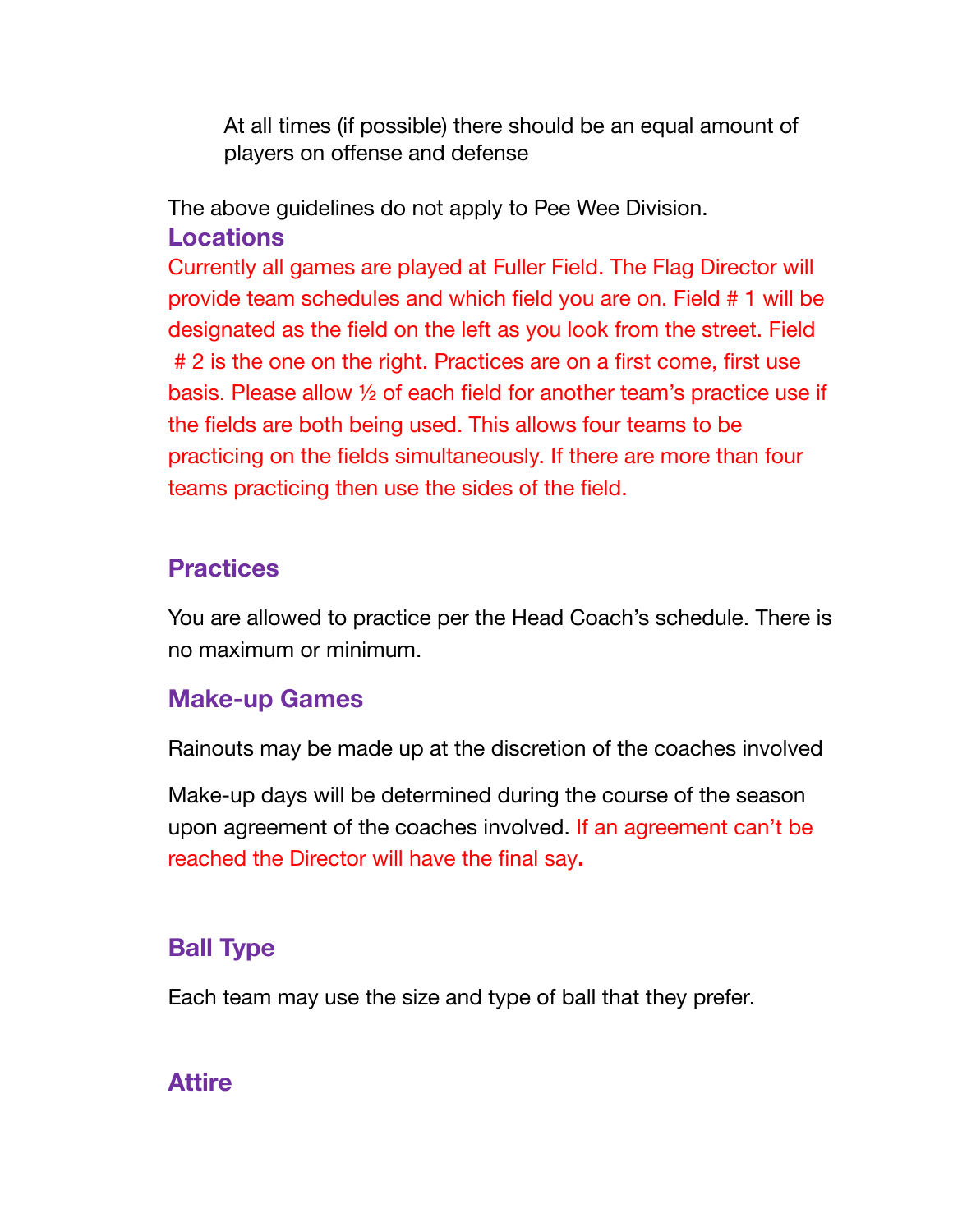Cleats are allowed, BUT NO METAL SPIKES. All players must wear a protective mouthpiece; there are no exceptions.

Attire Continued on Next Page The following items are considered illegal equipment: Headwear, Jewelry and Shirts/Jerseys that do not remain tucked in. Pants or shorts with any belt(s), belt loop(s), or exposed drawstring(s) Pants with the same coloring as the flag. Exposed metal on clothes or person.

# **Minimum / Maximum Play Rule**

A player must run the ball at a minimum of one (1) play every game.

A run consists of the following:

- 1) A player's flag is pulled.
- 2) A player runs out of bounds.
- 3) A touchdown or extra point is scored.
- 4) Kickoff returns count as a run.

\*\*\* For ALL Divisions - No player will run or receive the ball consecutively unless it is the quarterback and the play was a running play with a missed handoff.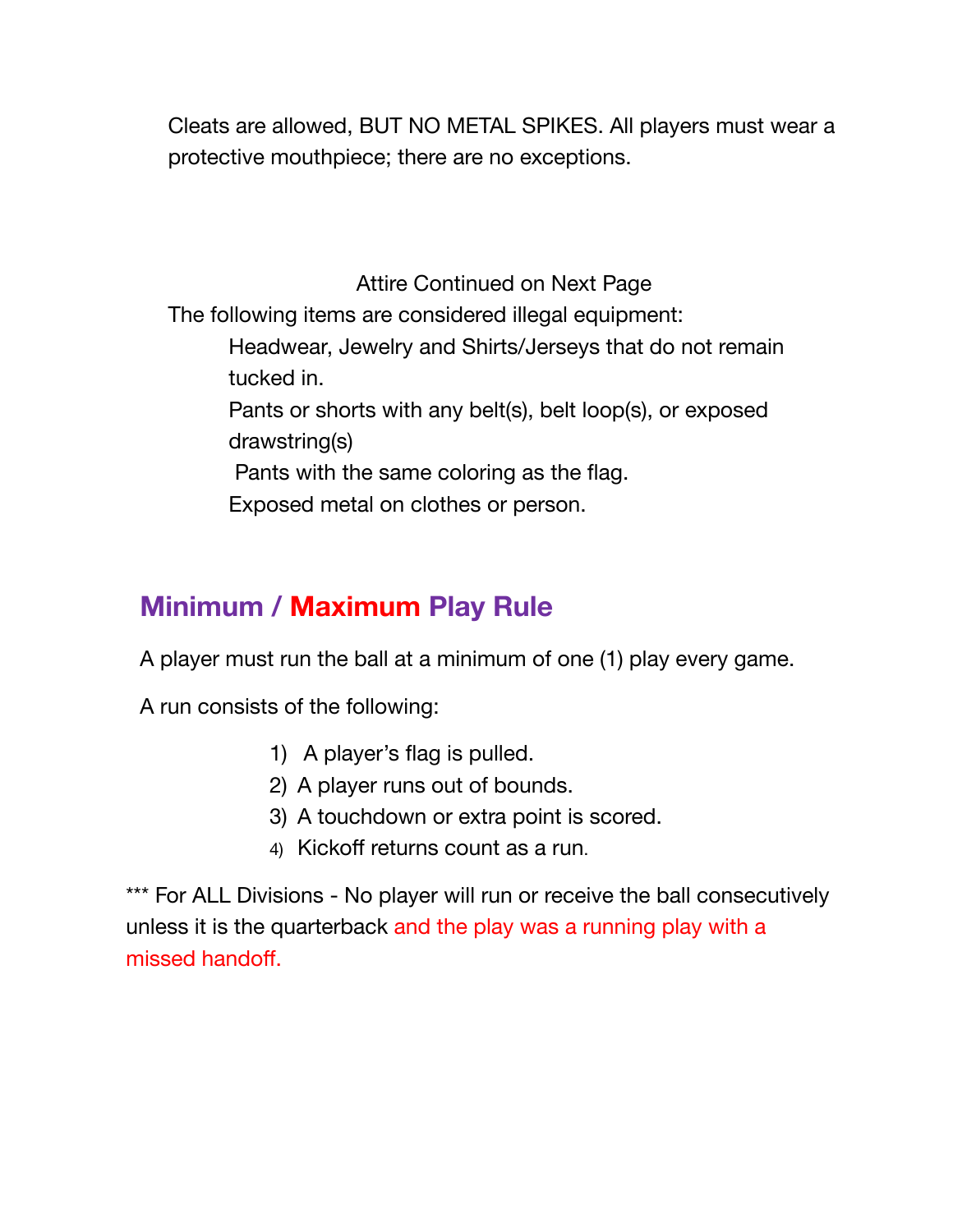#### **Pony Division**

8 play limit for any rush or receive, 4 per half. No carry over. However, the Quarterback can make unlimited throws, provided he does not rush or receive. Once the Quarterback rushes or receives, then it is counted as one play per half.

#### The center / snapper can go out for a pass. - REVISED FOR 2021

Any team, which fails to adhere to this rule, will forfeit the game in question. It is the responsibility of each team to monitor their opposing team's compliance with this rule. (i.e. Spotters).

#### **Midget & Pee Wee Divisions**

A player can't have 3 touches in the game before every other player has had one touch

Play is replayed – no penalty yardage

#### **The Basics**

A coin toss determines first possession.

\*\*\* The ball is always spotted at the feet of the player where it is flagged. NOT at spot of ball

#### **Pony Division**, **Midget Division and Pee-Wee Division:**

Teams start on the 25-yard line.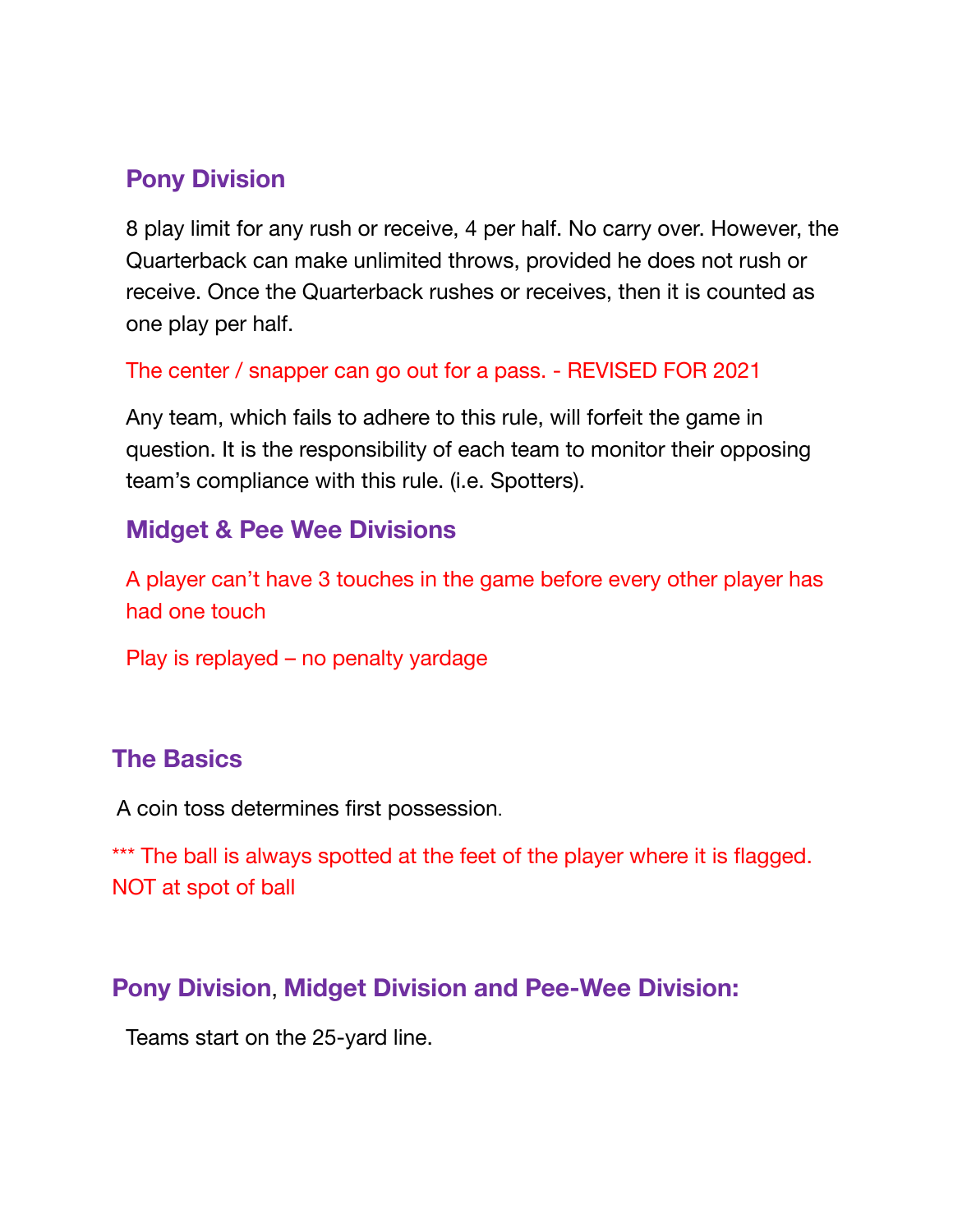## **Punt Rules**

#### **Pony Division, Midget & Pee Wee**

The ball is automatically placed on the non-kicking teams' 25-yard line. Play starts from there.

# **Timing**

Each game will be made up of two (2) 25-minute halves based on running time. Hence, clock stoppage will not occur as traditional (i.e. Out of bounds, change of possession, incomplete pass, etc.).

Clock stops at last two (2) minutes of both halves.

Each time the ball is spotted, a team has 45 seconds, during the first two weeks, and then, after the first two weeks, 30 seconds to snap the ball. Teams will receive one warning before a delay-of-game penalty is enforced. (Five-yard penalty).

Each team has two (2) 60-second time-outs per half. Only one of those unused time-outs from the first half can carry over to the second half.

There is a mandatory three (3) count on the line of scrimmage. The defensive line is not allowed to cross the line until the three (3) count has been reached. The referee will count and signal the defensive team appropriately.

Officials can stop the clock at their discretion

Officials SHOULD stop the clock FOR ALL INJURIES AND UNIFORM MALFUNCTIONS.

A dead ball last play will be granted on a defensive penalty at the end of either half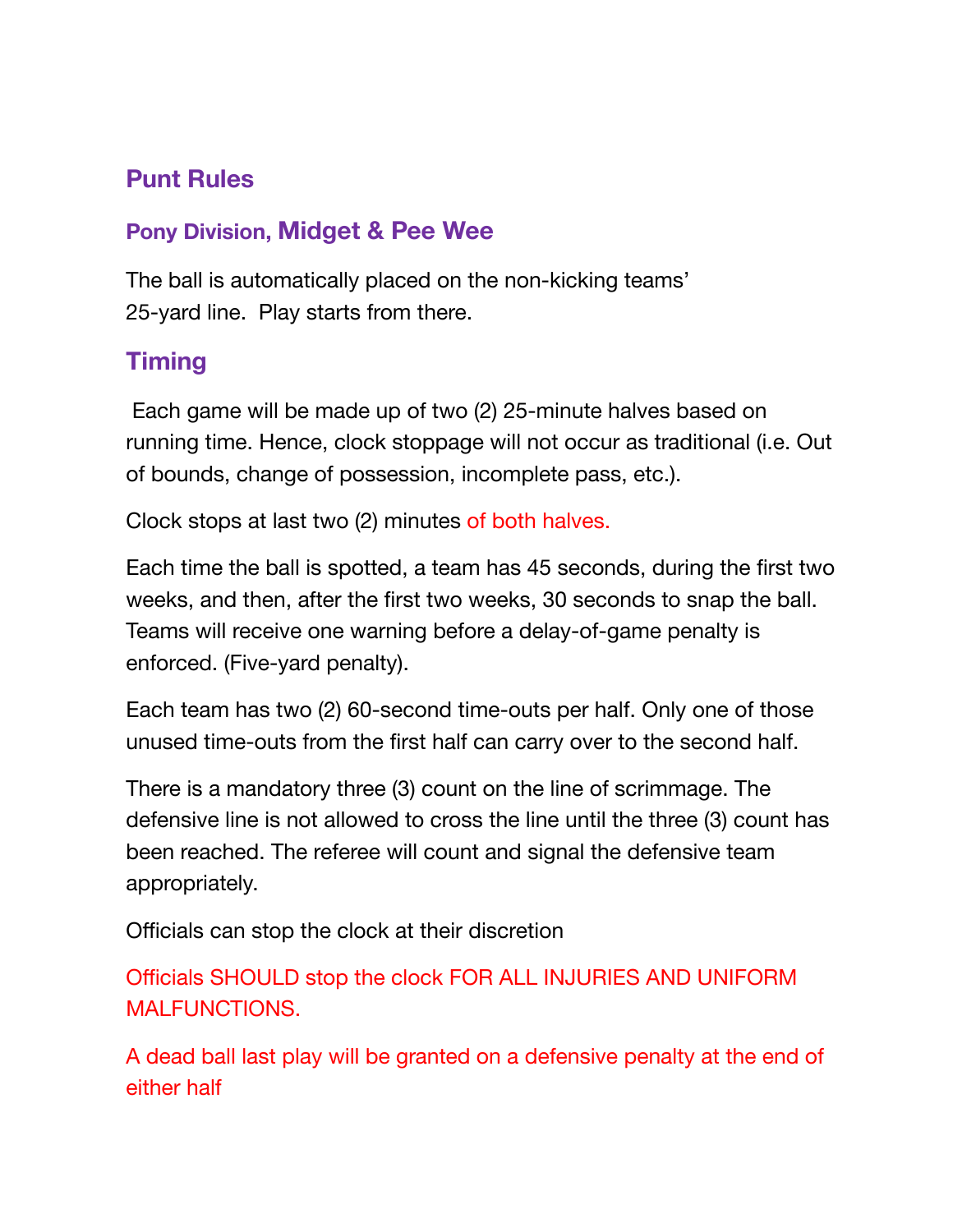# **Scoring/Overtime**

Touchdown  $= 6$  points

Running Extra point  $= 1$  point (played from the 3-yard line.)

Passing Extra point = 2 points (played from 3-yard line.) Pass must cross the goal line in the air. An *intercepted conversion* may be returned for 2 points.

Safety  $= 2$  points

A Regular season game can end in a tie.

A tie in a Playoff Game or Championship game will make use of overtime.

In a tie the teams will resort to Kansas TieBreaker System (15 yd line/3 plays). After two overtime periods teams will be required to go for 2 point conversions

The Rules within the game

#### **Running/Passing**

Laterals, shovel passes and pitches are allowed.

Offense may use multiple hand-offs.

The player who takes the hand-off can throw the ball from behind the line of scrimmage.

Once the ball has been handed off, all defensive players still must yield the referee's three (3) count.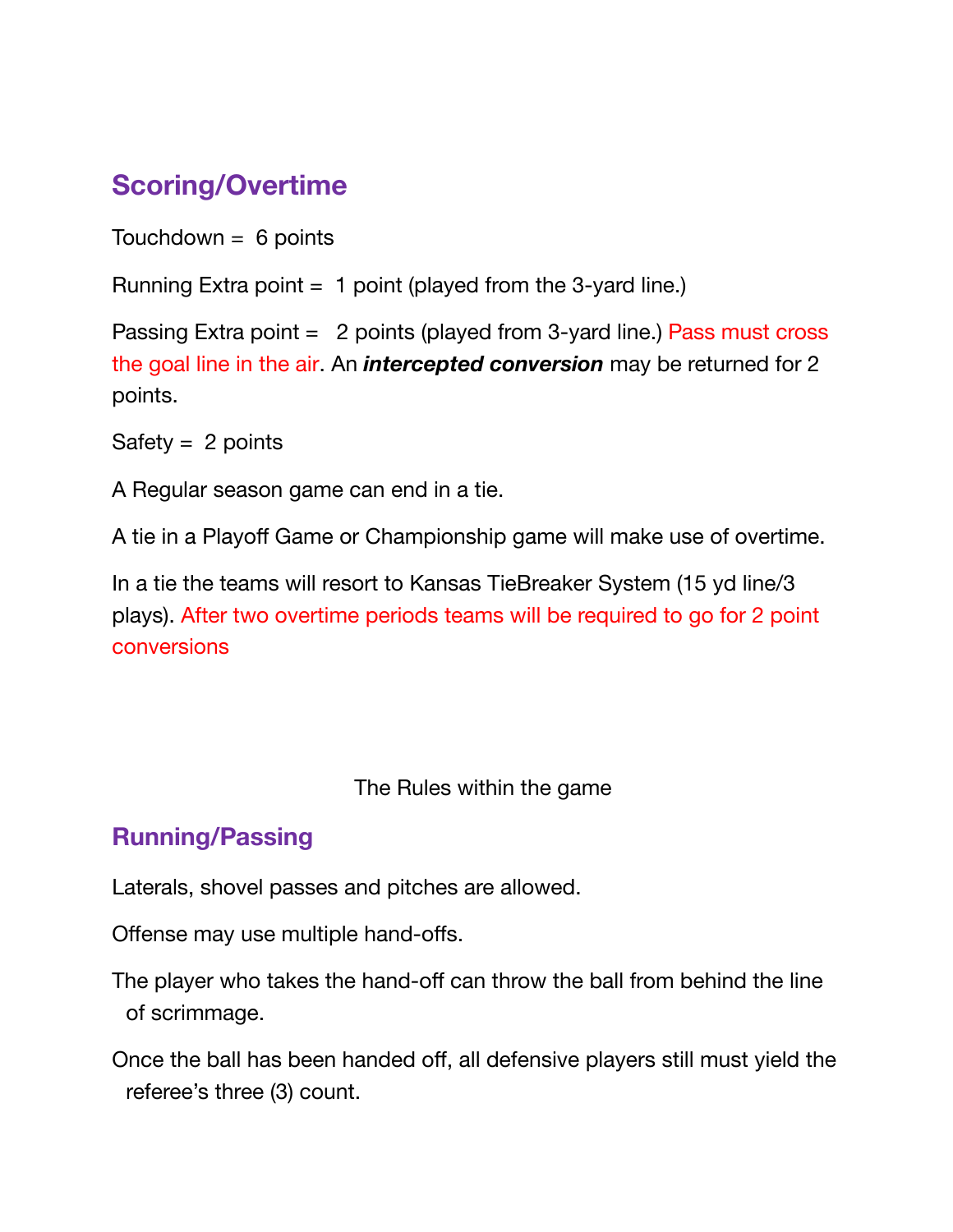Spinning is allowed, but players cannot leave their feet to avoid a defensive player.

The ball is spotted where the ball carrier's feet are when the flag is pulled, not where the ball is.

#### **Receiving**

All players are eligible to receive passes (including the quarterback if the ball has been handed off behind the line of scrimmage).

Only one player is allowed in motion at a time.

A player must have at least one foot inbounds when making a reception.

#### **Starting Play/Fumbles/Dead Balls**

For All Divisions the ball may be snapped in any manner , including side hikes.

#### *Note: Starting play should contain an audible signal to the opposing team (i.e. "Ready"). There are no "silent" hikes.*

Substitutions may be made on any dead ball.

Play is ruled "dead" when:

Ball carrier's flag is pulled Ball carrier steps out of bounds Touchdown or safety is scored Ball carrier's knee hits the ground Ball carrier's flag falls out

**All Division Fumbles**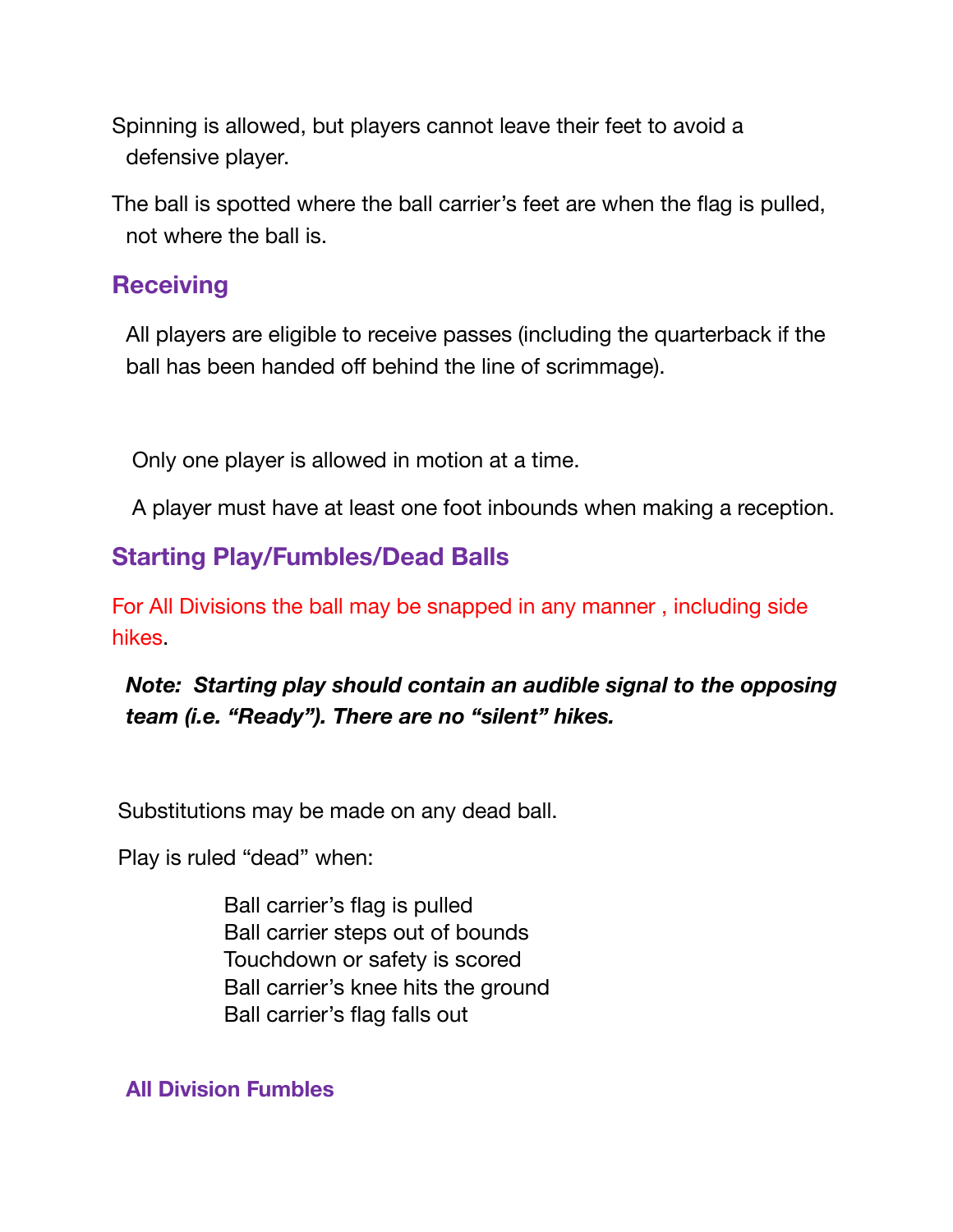A fumble during the snap \*(even in shotgun) behind the line of scrimmage is a live ball. The offense may pick the ball up and continue play. If the defense has been given the 3 count and the ball is still on the ground it becomes dead and the fumbling team maintains possession at the spot of the fumble. A fumble over the line of scrimmage is a dead ball (even on the snap). The ball will be marked at the spot of the fumble and the fumbling team keeps possession.

A fumble during the course of play, is a dead ball. This includes any hand offs even in the backfield.

# **Player Rules/Sportsmanship/Roughing**

**BLOCKING:** There is no blocking of any player during play. Run blocking is specifically not allowed. Players may run ahead of a ball carrier (i.e. Running a sweep), however shielding a runner from potential defenders is not allowed. Penalty is 10 yards but down is replayed.

**GUARDING THE FLAG / STIFF ARMING:** Runners shall not flag guard by using any part of the body or ball to deny the opportunity for an opponent to pull or remove the flag. Flag guarding includes but is not limited to:

- 1. Swinging the hand or arm over the flag belt to prevent an opponent from deflagging.
- 2. Placing the ball in possession over the flag belt to prevent an opponent from deflagging.
- 3. Lowering the shoulders in such a manner that flag guards.

Ball is spotted where infraction occurred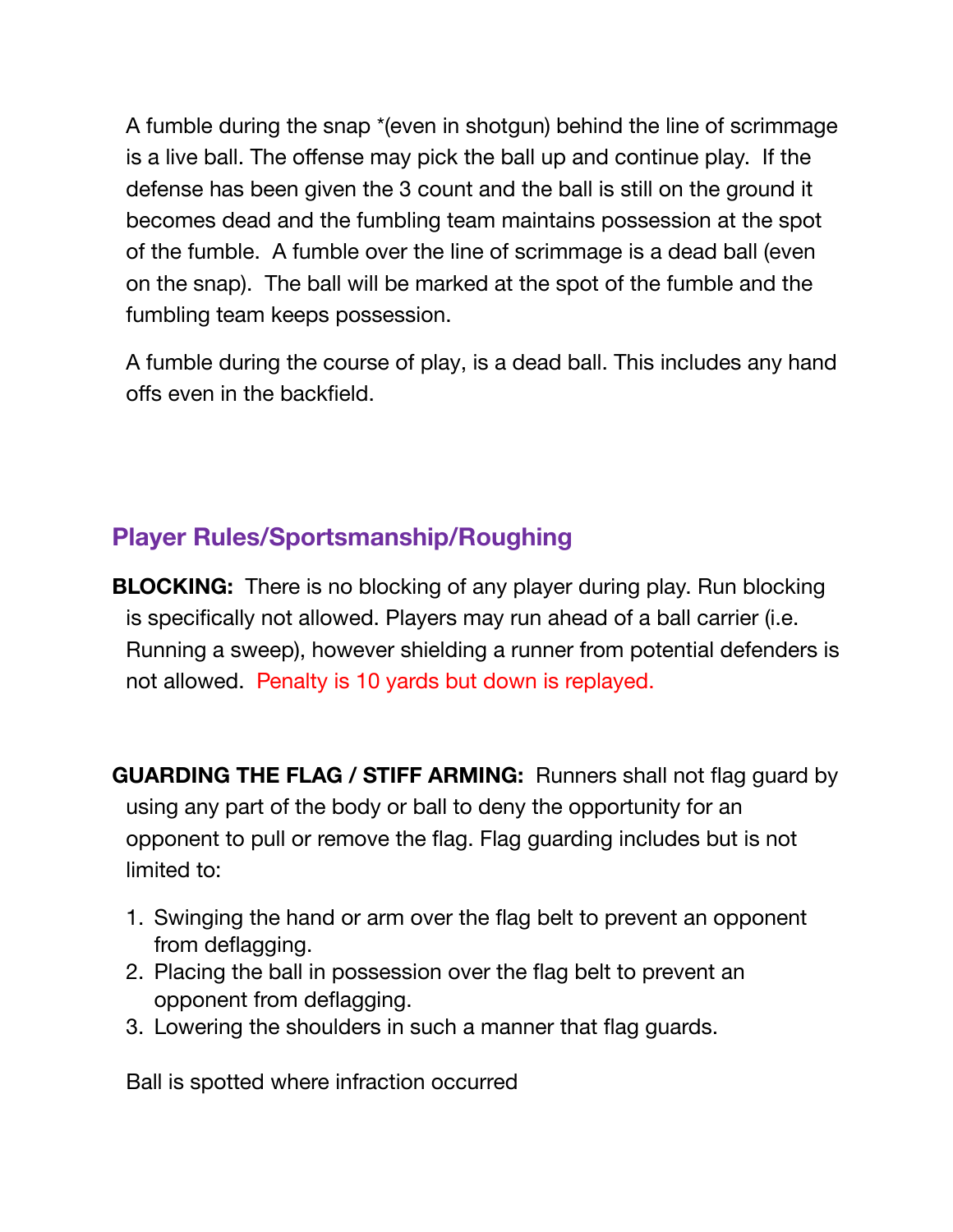**THE FLAG BELT:** All shirts **must** be tucked in, and are not permitted to hang over the flag belt. Should a player lose their flag legally or illegally during a down, and should that player gain possession of a live ball, the player will be considered down when gaining possession of the ball.

Player's must have possession of the ball before they can legally be deflagged. It is illegal for a defensive player to intentionally pull a flag from an offensive player who is not in possession of the ball. In cases where a flag is removed illegally, play should continue with the option of the penalty or the play

Penalty = 10 yards and automatic first down

**STIFF ARMING:** Stiff-arming is not allowed; a personal foul will be called, and if warranted an unsportsmanlike conduct or ejection will result.

**NO JUMPING:** Offense players may not leave their feet **to avoid being deflagged.**

Ball is spotted at infraction point.

**NO DIVING:** The ball will be spotted from the position of the player's feet at the time their feet left the ground.

Ball is spotted at infraction point.

**OBSTRUCTING THE RUNNER:** A defensive player shall not hold, grasp, or obstruct the forward progress of the runner when attempting to remove the flag. Players may not drop to their knees in front of the player to remove the flag. Or dive at the runner to pull their flag.

Penalty for diving /obstructing the runner is 10 yards added on to the end of the play.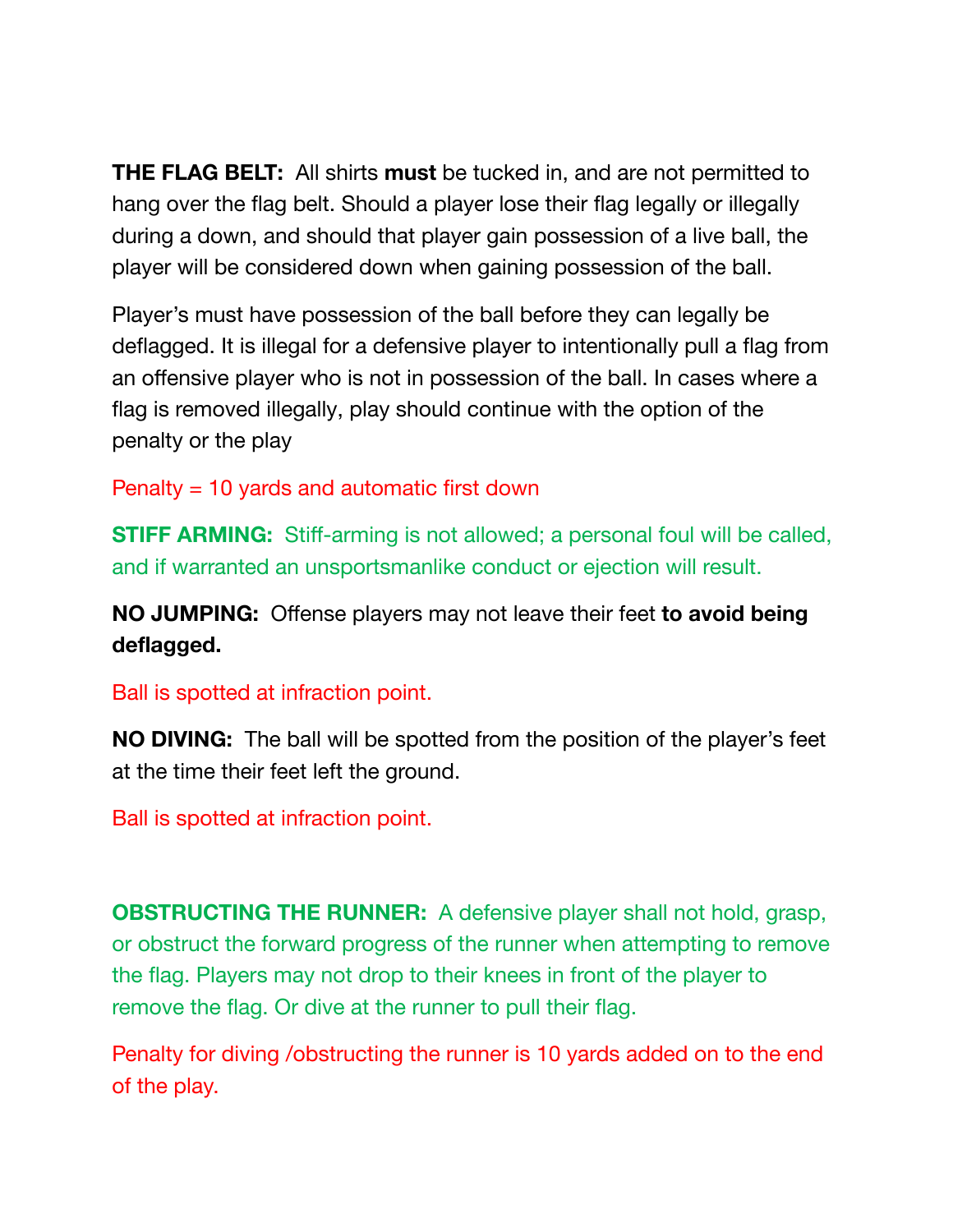**PASS INTERFERENCE:** Any contact that, in the view of the official, interferes with the attempt to catch a pass (offensive or defensive player) is pass interference unless, in the view of the official, it occurs when two or more eligible receivers make a simultaneous and bona fide attempt to reach, catch, or bat a pass. It is also pass interference if an eligible receiver is deflagged or touched prior to touching the ball on a pass thrown beyond the offense's line of scrimmage.

Penalty = 10 yards and automatic first down

#### **Penalties**

All penalties will be called by the referee.

**PERSONAL FOULS:** Any act listed below or any other act of unnecessary roughness is a personal foul.

\*\*\* All Personal Fouls are 10 yard penalties

Players shall not:

- Punch, strike, strip, steal, or attempt to steal the ball from a player in possession.
- Trip an opponent.
- Contact an opponent who is on the ground.
- Throw the runner to the ground.
- Hurdle another player.
- Contact an opponent either before or after the ball is declared dead.
- Make any contact with an opponent that is deemed unnecessary.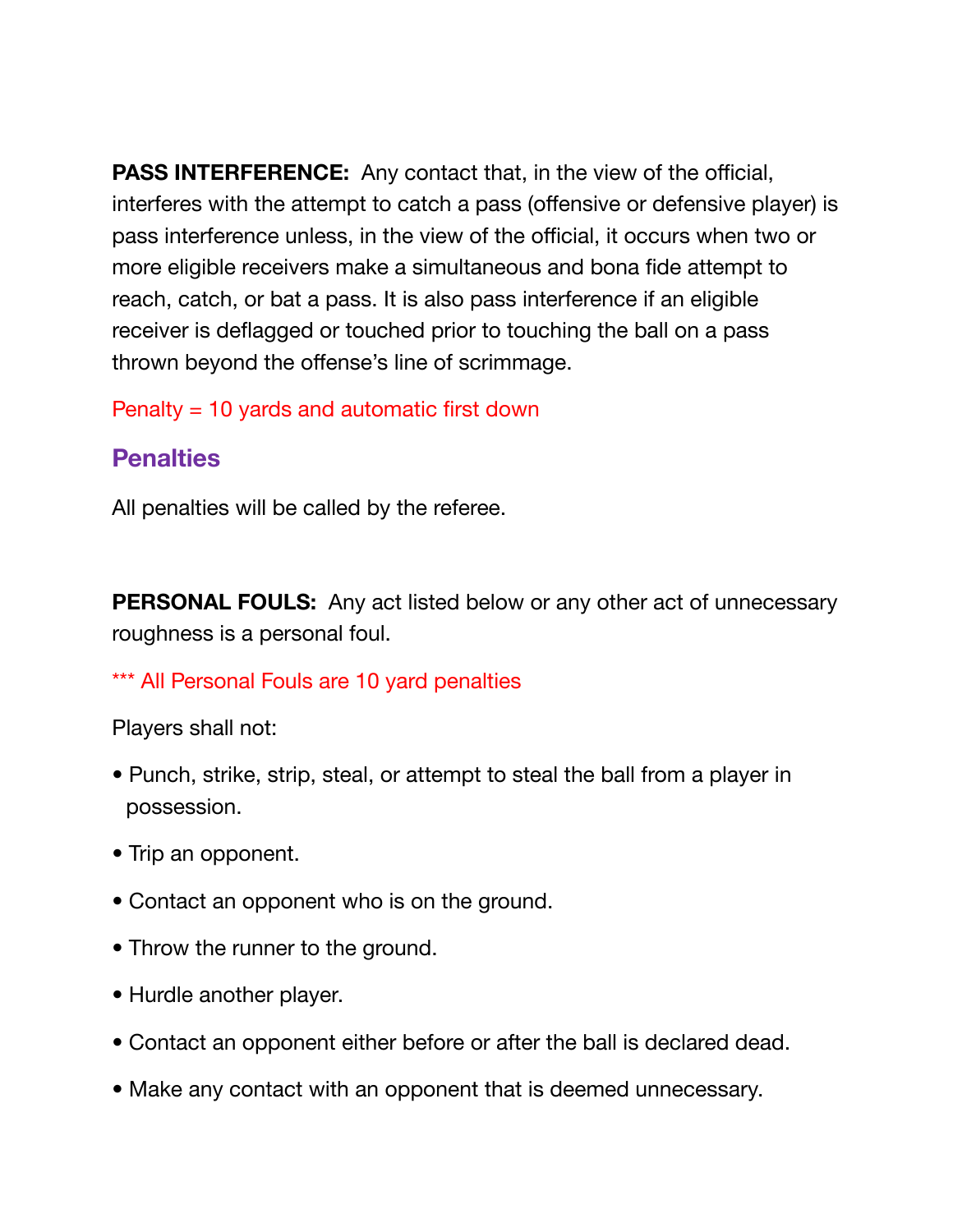- Deliberately drive or run into a defensive player. (blocking)
- Clip an opponent.
	- Tackling the runner

First Offense = 10 yards Second Offense = sit out for 5 minutes, if there are less than five minutes remaining then he is out of the game but in a tied playoff game he can come back for the overtime session Third Offense – Ejection from game

## **Defensive Penalties:**

Offside  $= 5$  yards

#### **Interference = 10 yards and automatic first down**

Illegal contact (holding, blocking, etc.) = 10 **yards and automatic first down**

Illegal FLAG pull (before receiver has ball) = **10 yards and automatic first down**

## **Offensive Penalties:**

Illegal motion (more than one person moving, false start, etc)

#### **Penalty = 5 yards**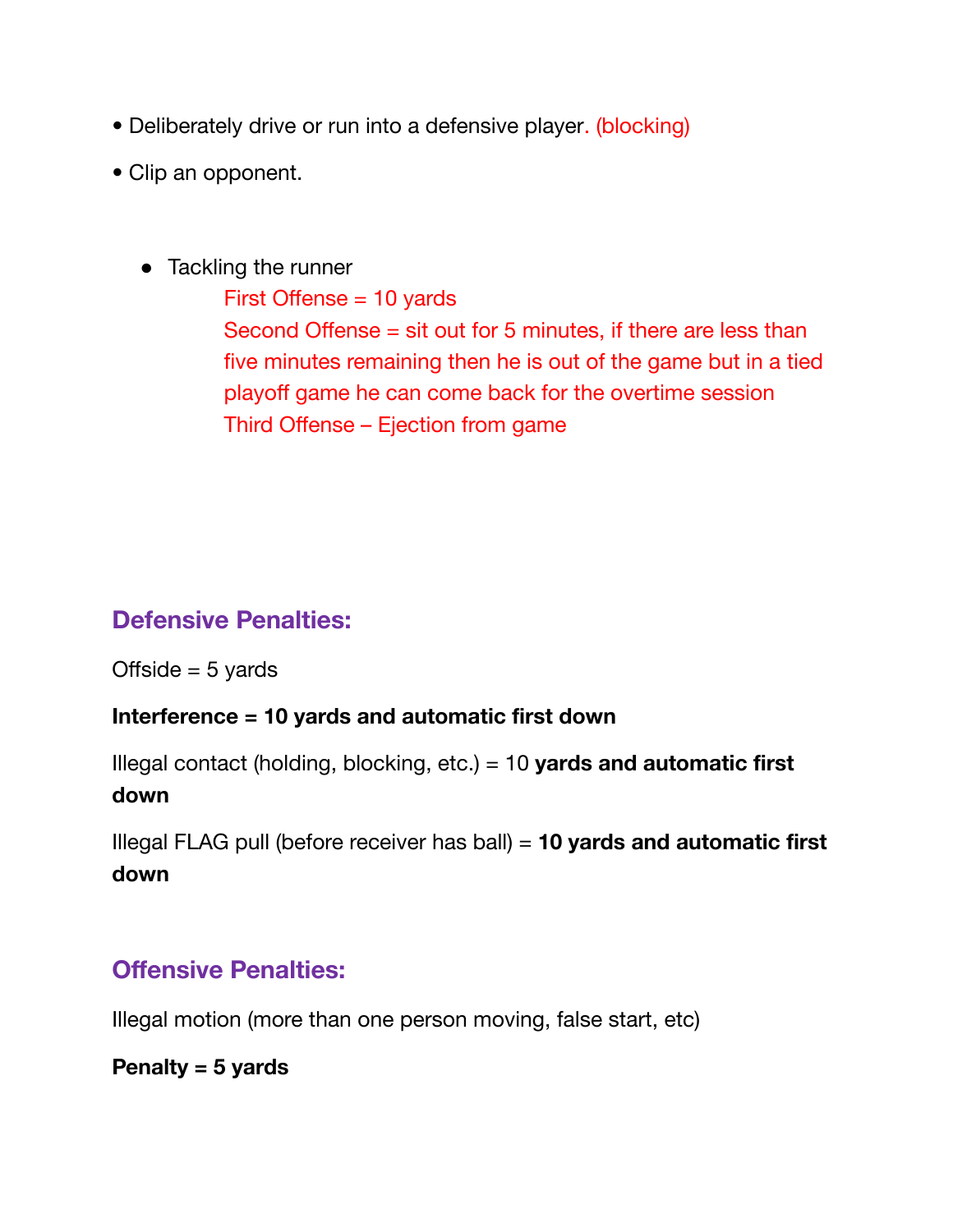Illegal forward pass (pass thrown beyond line of scrimmage)

#### Penalty = **5 yards and loss of down**

Offensive pass interference (illegal pick play, pushing off/away defender): **Penalty = 10 yards and loss of down**

FLAG Guarding: Ball is spotted where infraction occurred

Delay of game: **Referee should stop the clock until next play is snapped** and assess a 5 yard penalty

\*\*\* Referees determine incidental contact that may result from normal run of play. All penalties will be assessed from the line of scrimmage.

Standards of Behavior – Players, Coaches , and Fans / Parents

## **TRASH TALKING**

The referee has the right to determine offensive language. (Trash talk is talk that may be offensive to officials, opposing players, teams or spectators.) If trash talking occurs, the referee will give one warning. If it continues, the player or players will be ejected from the game.

In general if the referee witnesses any acts of tackling, elbowing, cheap shots, blocking or any unsportsmanlike act, the game will be stopped and the player will be given a verbal warning. A second offense will result in being ejected from the game. FOUL PLAY WILL NOT BE TOLERATED.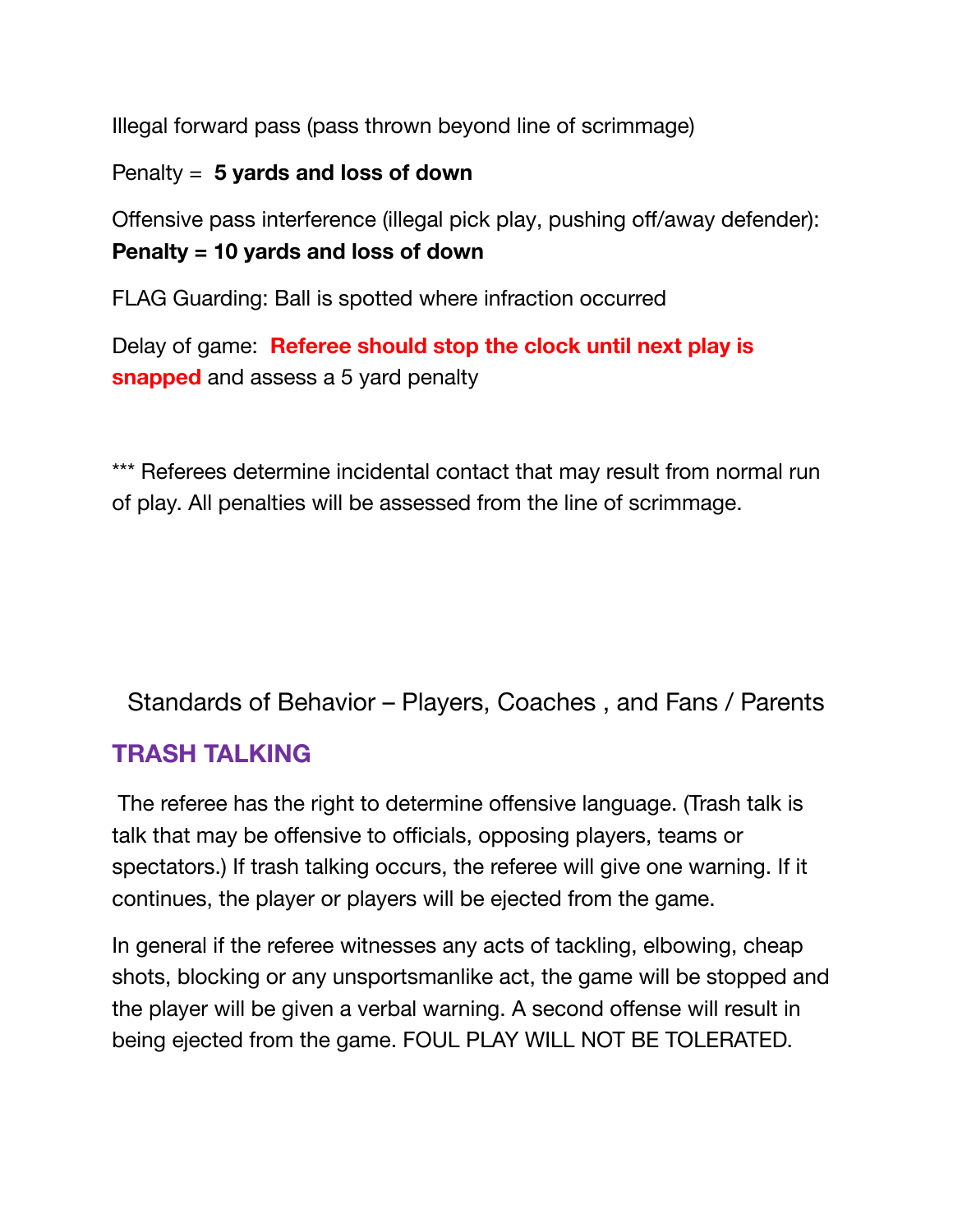## **Coaches**

Any coach who is ejected during the course of a game will automatically be suspended for the next game as well. Said coach may attend practices with his/her team but may not participate on game day. On game day a suspended coach is not allowed contact with his/her team prior to or during the course of the game. Said coach may watch the game from opposite sidelines and or end zone. If said coach fails to comply with these terms, then this coach will be suspended for the remainder of the year. Any coach who is ejected twice during the course of the Season will be suspended for the remainder of the season and a new coach will be appointed. Any coach ejected from a game following the conclusion of the game will be suspended for two (2) games.

#### **Parental Rules**

Coaches are responsible for parents on their sideline. Referees can and will penalize teams for unsportsmanlike conduct/comments by parents. It is the coach's responsibility to keep their parents in line. Additionally, the following rules apply to parents at Eagles Youth Flag Football events:

1. In order to uphold the goals of the Eagles Youth Flag Football and ensure that all participants have the benefit of a safe and fun learning environment, all parents, guardians and other adults and attendees of Eagles Youth Flag Football events, including but not limited to practices, competitions, and banquets, must behave accordingly in a respectful, courteous, and sportsmanlike manner at all times.

2. Any adult who is using alcohol, tobacco or non-prescription drugs and/or appears intoxicated at an Eagles Youth Flag Football event, and/or who is flagrantly rude, attempts to intimidate, verbally abusive, heckles, taunts, ridicules, boos, throws objects and/or uses vulgarity or